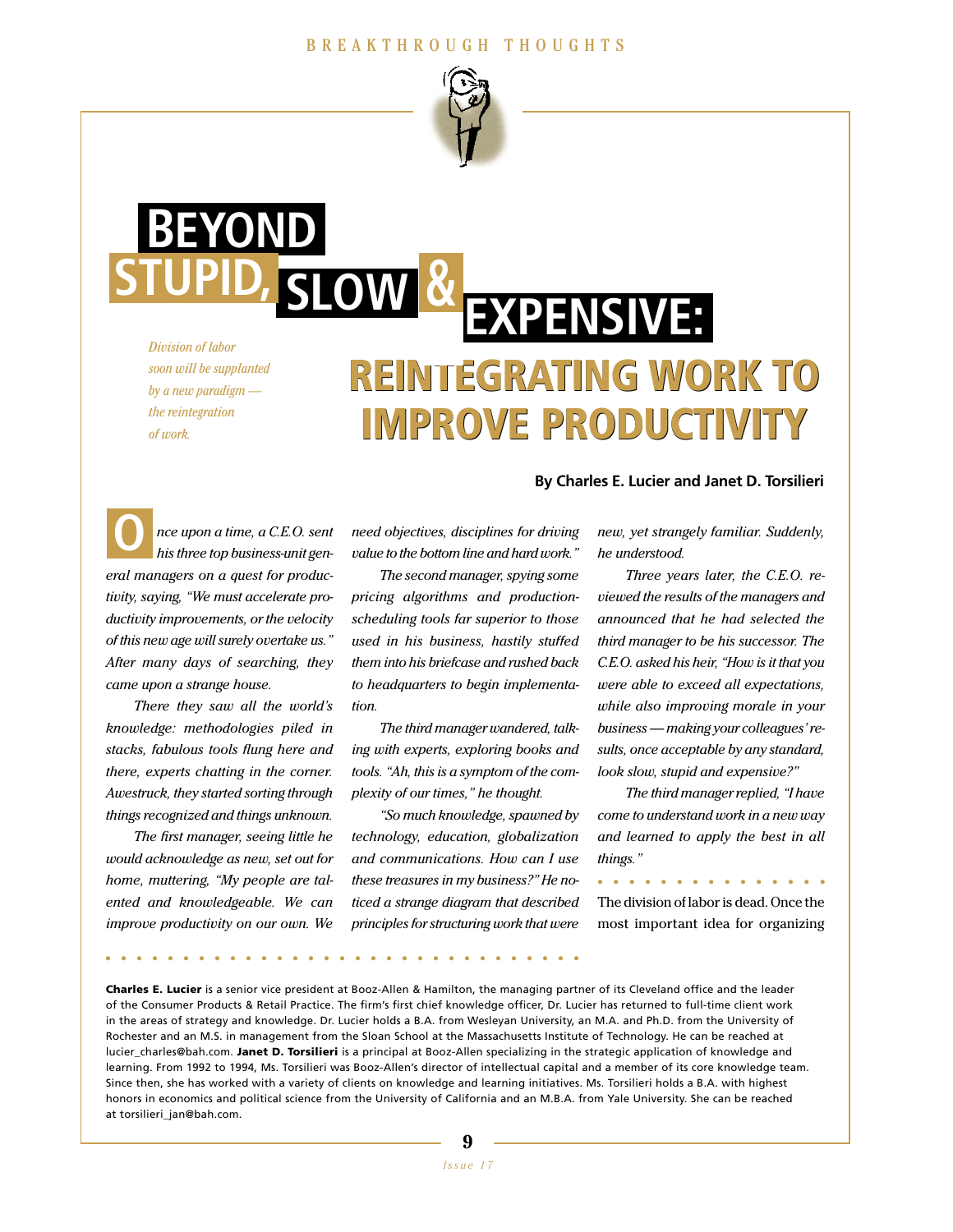work, Adam Smith's principle found its power in automation and specialization. But automation has already replaced people in the most task-intensive processes, and specialization undermines productivity in an increasingly knowledge-intensive world.

Companies' efforts to drive productivity today are hampered by the division of labor's unintended legacy: compartmentalized work manifested in functional silos of deep expertise and jobs shaped by process; multiple hand-offs, and the lack of alignment between workers and customers.

Successful managers are embracing a new set of fundamental principles for driving productivity: moving beyond the old divisions to reintegrate work, equipping workers with the best knowledge in the world, enabling them to function as experts across a broader range of activities and delivering value directly to the customer. Smart. Fast. Low-cost.

## **UNDIVIDED LABOR: REINTEGRATING WORK**

With the knowledge-based tools available today, there is no excuse for being stupid, slow or expensive. Imagine a manufacturer of a complex engineered product like switchgear. Dispensing with yesteryear's silos of engineering, marketing, sales and service, this company creates a new job: a "customer service engineer" (C.S.E.). Customers deal directly and exclusively with the same C.S.E. for about 90 percent of the volume — all but the most complex orders. Using a variety of knowledge-based tools, the C.S.E. helps customers understand their requirements, make trade-offs and select the best options — together they make better decisions and get the order right the first time. The C.S.E. also provides an immediate price quote, checks the customer's credit, enters the order, loads the order into a plant's production schedule and promises an accurate delivery date. Profit increases because headcount and costly modifications de-

**The division of labor is dead… automation has already replaced people in the most task-intensive processes, and specialization undermines productivity in an increasingly knowledgeintensive world.**

cline while consistent pricing algorithms and premiums for speedy service improve price realization. Smart. Fast. Low-cost.

Some managers are already experimenting with reintegration work:

- **In manufacturing:** Workers who once managed only a single stage in the manufacturing process are now part of a team in the multi-machine cells of lean manufacturing, using methodologies to enhance quality and improve maintenance while sharing responsibility for output.
- **In delivery:** The traditional worker, once responsible only for delivery and stocking shelves at convenience stores and small grocers, now functions as an account man-

ager equipped with a sales methodology, the right inventory in his truck and tools for logistics, pricing, ordering and inventory tracking.

• **In applications engineering:** The product specialist, once supplemented by a costly salesperson, now manages her own accounts, equipped with basic sales methodologies, guidelines for evaluating issues outside her expertise and access to colleagues when required.

Reintegrated work overcomes the old divisions, delivering:

- Lower costs, faster decisions and improved service by eliminating hand-offs, reducing the need for expensive specialists and insuring the use of the best knowledge.
- Superior decision quality, risk management and control by putting proven algorithms in the hands of the people closest to the customer.
- Enhanced customer focus because broader jobs enable use of simple, powerful measures (quality, customer satisfaction, profit) aligned to customer needs.
- Motivated employees who exercise their judgment on behalf of customers and escape the drudgery of compartmentalized work — finding the motivation of meaning to work.

The customer's role can even be broadened. Equipped with the same knowledge-based tools a worker might use, customers can make informed decisions as an intimate part of the value chain. For example, the Dell Computer Corporation's premier customers have access to many of the company's internal support tools, enabling them to troubleshoot, price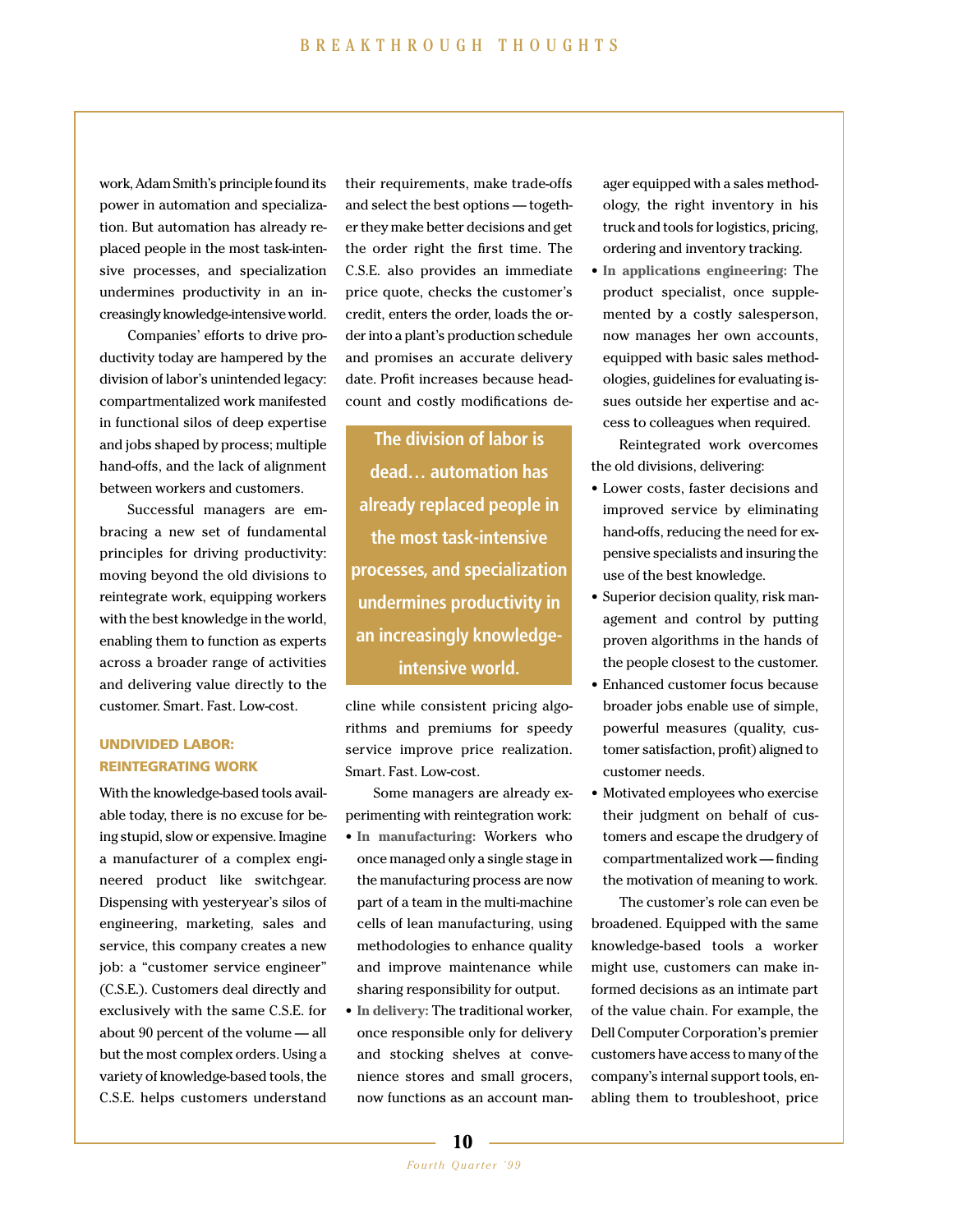and purchase.

Inviting customers to step into the value chain and use the company's knowledge not only reduces cost and increases customer satisfaction — it also enhances customer loyalty and facilitates differentiated service (different customers access different levels of knowledge) and differentiated pricing.

Opportunities to reintegrate work are being created by the growing availability of knowledge-based tools, advanced communications and an increasingly educated work force (and marketplace). To capture productivity benefits, however, companies need a new set of principles for structuring undivided labor.

#### **LET THEM CATCH FISH: THE NEW PRINCIPLE DEFINING WORK**

To update the old Chinese proverb: Give a man a fish and you feed him for a day; but *equip* him to fish and you feed him for a lifetime. From the fishing rod to the assembly line to the spreadsheet, work has always been defined by the relationship between a person's expertise and the tools he uses to do his work. We can equip a man to fish by developing his expertise, by providing tools so powerful that anyone can use them, or by some combination of the two.

Exhibit I depicts the possible combinations of individual expertise and company-provided tools for doing work (like fishing). On each axis, the greater the distance from the origin, the greater the knowledge. Individual expertise ranges from novice (at this activity, although possibly a

world-class expert elsewhere), to qualified (capable of successfully doing the work under most circumstances), to master (world-class expert). Company-provided tools range from processes to insure referral to an expert, to a methodology, to formulas describing exactly what to do (e.g., a computer-based algorithm).

Now, the simple principle: To structure work efficiently, match the tools to the expertise. If a methodology is available that enables a qualified fisherman to succeed, why pay more for the "master" fisherman? The highlighted combinations in Exhibit I yield roughly equivalent expertise, forming an efficient frontier for structuring work: more powerful than the combinations below and to the left, equally powerful and less costly than those above and to the right. Because the three models on work's efficient frontier have always defined well-structured work — the novice knowing *What,* the qualified person knowing *How*, those-who-need-to knowing **...............................**

*Who* — we call them the "natural knowledge models."

*Who* relies upon high variable cost specialists: The expertise is in the fisherman. To effectively use *Who*, the company's processes must deliver the right world-class experts to each situation where they are needed (not only when workers *admit*they do not have the best knowledge but also when they don't admit it). *Who*s "masters" gain expertise by facing the most demanding challenges and discussing solutions with other experts. *Who*s power is in the match between problems and people: The more problems faced, the more capable the "master," the better the decisions, the more benefit for the company.

*What* — equipping low-cost, lowskilled workers with knowledgeintensive tools and formulas — has always provided the foundation for industrialization (both services and manufacturing). Today's *What*s invoke a much broader variety of powerful tools that enable novices



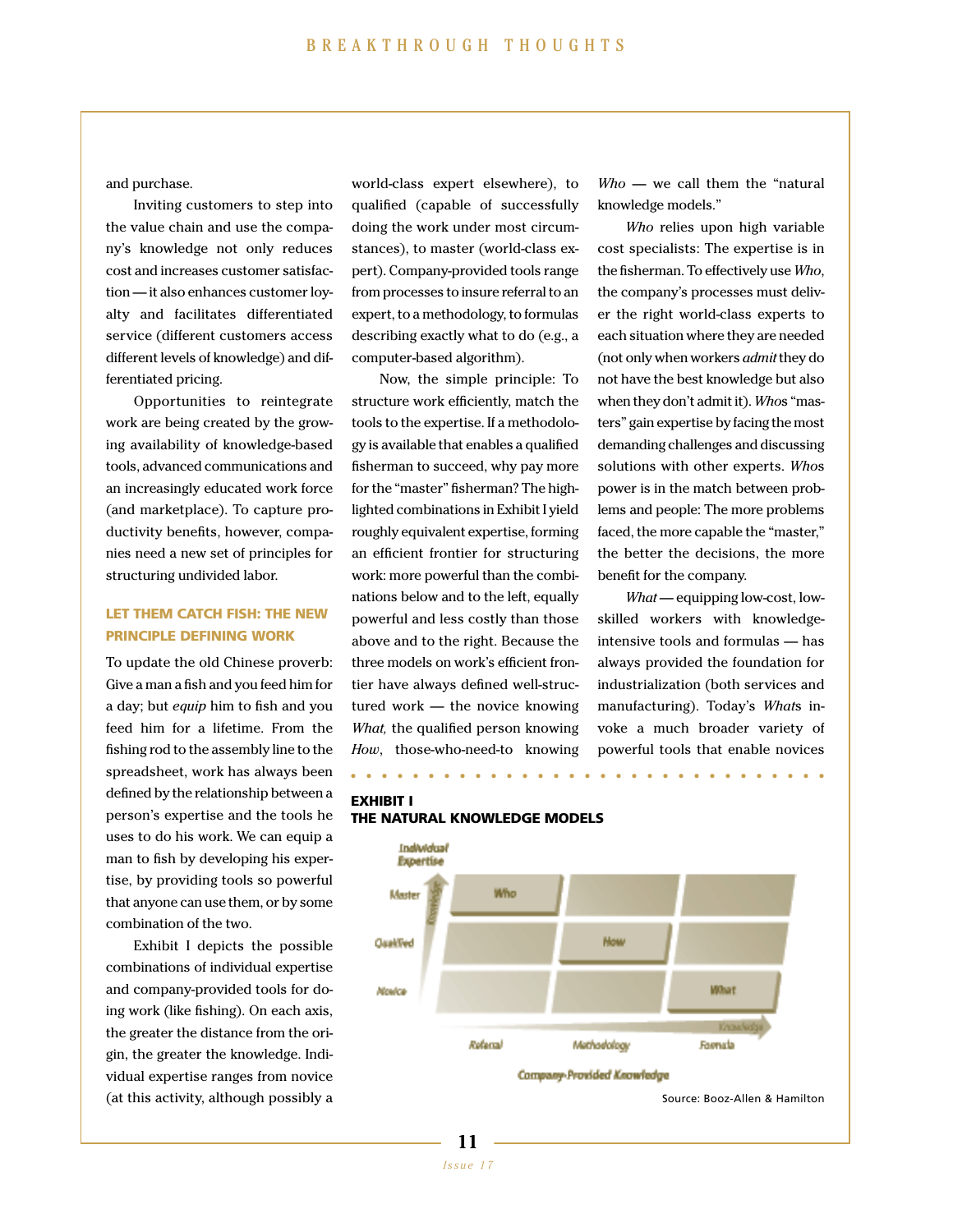to perform as well as "masters." Contemporary tools range from capital equipment to computer-based algorithms (e.g., to detect fraud or manage the trade spending of consumer product companies) to the entire layout and management system of a new fabrication plant (e.g., Intel's "copy exactly"). Like their predecessors, modern *What*s scale easily, have low variable costs and facilitate consistency and control.

*How* links powerful methodologies that go beyond simple process with educated, qualified personnel. *How* models have proliferated in the past 30 years — think of total quality management, Andersen Consulting's Method 1 or demand flow manufacturing. *How*s economics sit between those of *What* and *Who*: moderate fixed cost (usually training), moderate variable cost and more scalability than *Who* but less than *What*.

Which model to use? Where possible,usethelowervariablecost,more scalable *What* or *How* over the higher cost, less scalable *Who*. Companies with virtually identical facilities such as Genuine Parts' warehouses, Exxon's refineries or Intel's fabrication plants — can use powerful *What*s to create advantage over competitors with greater diversity. Some companies have begun to segment problems by complexity, using *What* or *How* on the 20 percent of situations that represent 80 percent of volume and restricting *Who* to the most complex and unusual situations that demand experts. For example, professional service companies drive productivity by deploying *How* for well-understood

problems, and reserving the more expensive experts for the most difficult and unique problems. Similarly, the best manufacturers supplement externally developed *How*s and *What*s with small internal teams of worldclass experts deployed to improve operations at selected plants.

## **GETTING TO SMART, FAST AND LOW-COST**

Leveraging the knowledge models for improved productivity and organizational effectiveness requires three new disciplines:

**1. Use the** *best* **knowledge to serve customers.** Using the best knowledge improves performance. For instance, fraud detection algorithms reduce losses more than the best experts could. The reliabilitycentered maintenance methodology increases uptime of key equipment more than conventional preventive maintenance does. Analytical pricing algorithms used to supplement "pricing gurus" improve price realization beyond what the most knowledgeable team can do on its own.

Where can powerful new knowledge be found? Though few of us like to admit it, most of the best knowledge lives outside our own heads. Even large and successful corporations reach beyond their own borders for the best knowledge. For example, the General Electric Company has driven tremendous productivity gains by deployingpowerful,externallydeveloped *Hows* across its diverse business portfolio — e.g., demand flow manufacturing,quickservice/quickresponseand total quality management.

Surprisingly, using the best knowledge — instead of trying to create it — generates a learning windfall for workers. The investment banker equipped with the best bond-structuring algorithms, the best methodologies for interacting with local authorities and the best templates for structuring deals can direct her creativity toward serving the client — engaging in dialogues with colleagues about how to apply knowledge and learning-in-doing along the way.

Instead of undisciplined sharing of current practices, the investment banker's learning begins with the best knowledge available and continues through her dialogues with other practitioners about how to apply the understandings. It takes discipline to start with the best *Who*, apply the best *How* or use the best *What*. Few of us readily admit where our expertise is not the best.

**2. Introduce new best knowledge in waves.** Using best knowledge requires a lot of change. Each time we introduce new knowledge, we ask workers to adopt a new mind-set about everything they do at work: analytics (how they think), processes (how they work and relate within and outside the company), organization (where they sit versus customers, other functions, suppliers, etc.), systems (tools they use) and measures (what they optimize, how they are evaluated).

To help workers adapt, introduce best knowledge in waves by deploying one integrated model at a time e.g., a *What*to improve pricing, then a *How* to manage accounts, and then